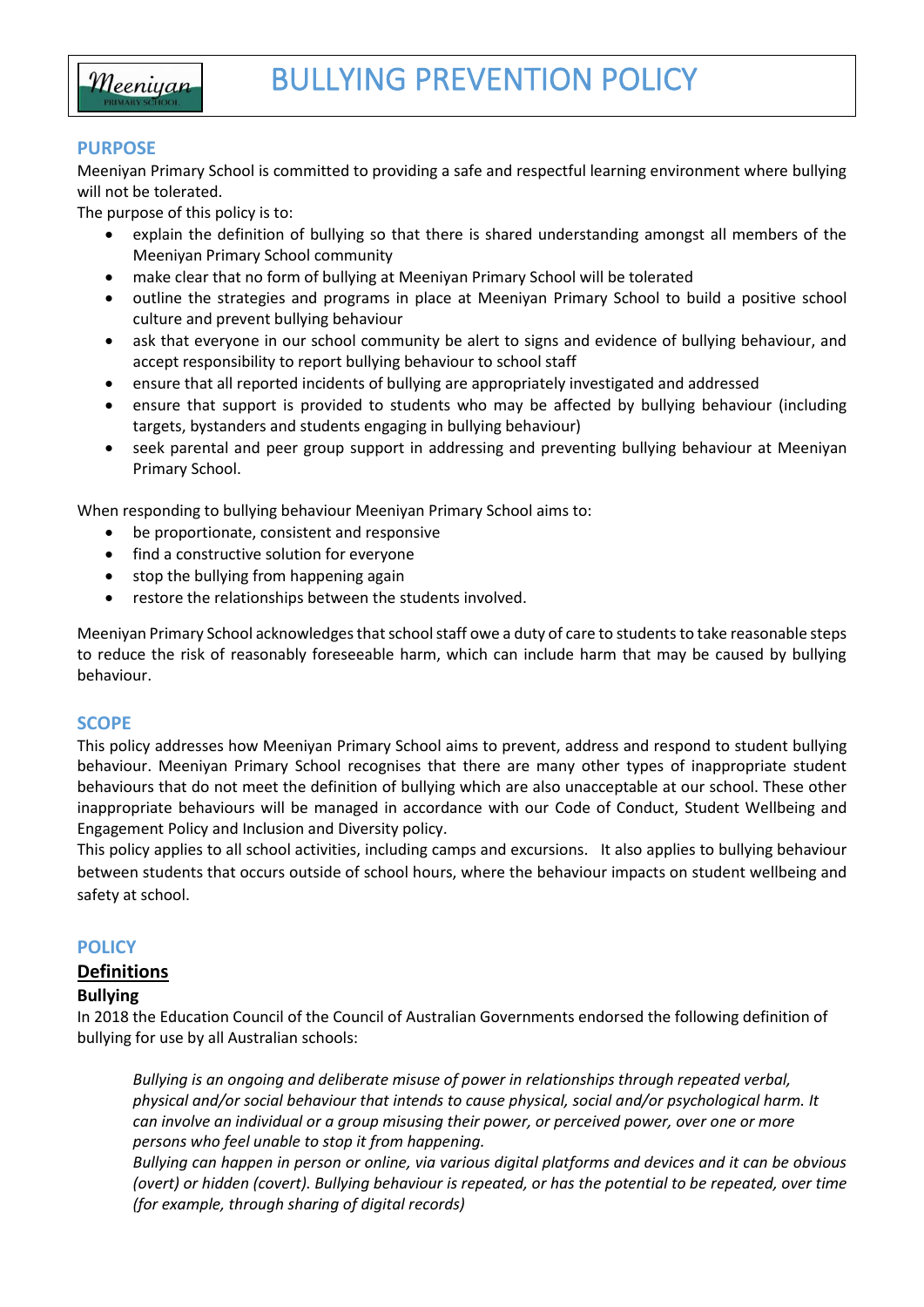*Bullying of any form or for any reason can have immediate, medium and long-term effects on those involved, including bystanders. Single incidents and conflict or fights between equals, whether in person or online, are not defined as bullying.* 

Bullying has three main features:

- It involves a misuse of power in a relationship
- It is ongoing and repeated, and
- It involves behaviours that can cause harm.

There are four main types of bullying behaviour:

- Physical examples include hitting, pushing, shoving or intimidating or otherwise physically hurting another person, damaging or stealing their belongings. It includes threats of violence.
- Verbal/written examples include name-calling or insulting someone about an attribute, quality or personal characteristic.
- Social (sometimes called relational or emotional bullying) examples include deliberately excluding someone, spreading rumours, sharing information that will have a harmful effect on the other person and/or damaging a person's social reputation or social acceptance.
- Cyberbullying any form of bullying behaviour that occurs online or via a mobile device. It can be verbal or written, and can include threats of violence as well as images, videos and/or audio.

Bullying can be a form of racism, sexism, homophobia, transphobia or other type of social prejudice when the behaviour is targeted at an individual or group because of a personal characteristic, such as race, religion, sex, sexual orientation, gender identity or disability.

For further information about bullying, refer to: **[Bully Stoppers \(education.vic.gov.au\)](https://www.education.vic.gov.au/about/programs/bullystoppers/Pages/default.aspx)** and the Department's [Bullying Prevention and Response](https://www2.education.vic.gov.au/pal/bullying-prevention-response/policy) policy on the Policy and Advisory Library.

### **Other distressing and inappropriate behaviours**

Many distressing and inappropriate behaviours may not constitute bullying even though they are unpleasant. Students who are involved in or who witness any distressing and inappropriate behaviours should report their concerns to school staff and our school will follow the Student Wellbeing and Engagement Policy, the Code of Conduct and Inclusion and Diversity policy.

*Mutual conflict* involves an argument or disagreement between people with no imbalance of power. In incidents of mutual conflict, generally, both parties are upset and usually both want a resolution to the issue. Unresolved mutual conflict can develop into bullying if one of the parties targets the other repeatedly in retaliation. *Social rejection or dislike* is not bullying unless it involves deliberate and repeated attempts to cause distress, exclude or create dislike by others.

*Single-episode acts* of nastiness or physical aggression are not the same as bullying. However, single episodes of nastiness or physical aggression are not acceptable behaviours at our school and may have serious consequences for students engaging in this behaviour. Meeniyan Primary School will use its Student Wellbeing and Engagement Policy to guide a response to single episodes of nastiness or physical aggression.

*Harassment* is language or actions that are demeaning, offensive or intimidating to a person. It can take many forms, including sexual harassment and disability harassment.

*Discrimination* is behaviour that treats someone unfavourably because of a personal characteristic (for example, race, religious belief or activity, disability, sex or intersex status, gender identity or sexual orientation).

Discrimination, harassment, and any other inappropriate behaviour is not tolerated at our school and there may be serious consequences for students engaging in this behaviour. This includes any form of racism, religious or disability discrimination, sexism, homophobia, transphobia, or any other behaviour that targets an individual or group.

### **BULLYING PREVENTION**

Meeniyan Primary School has a number of programs and strategies in place to build a positive and inclusive school culture. We strive to foster a school culture that prevents bullying behaviour by modelling and encouraging behaviour that demonstrates acceptance, kindness and respect.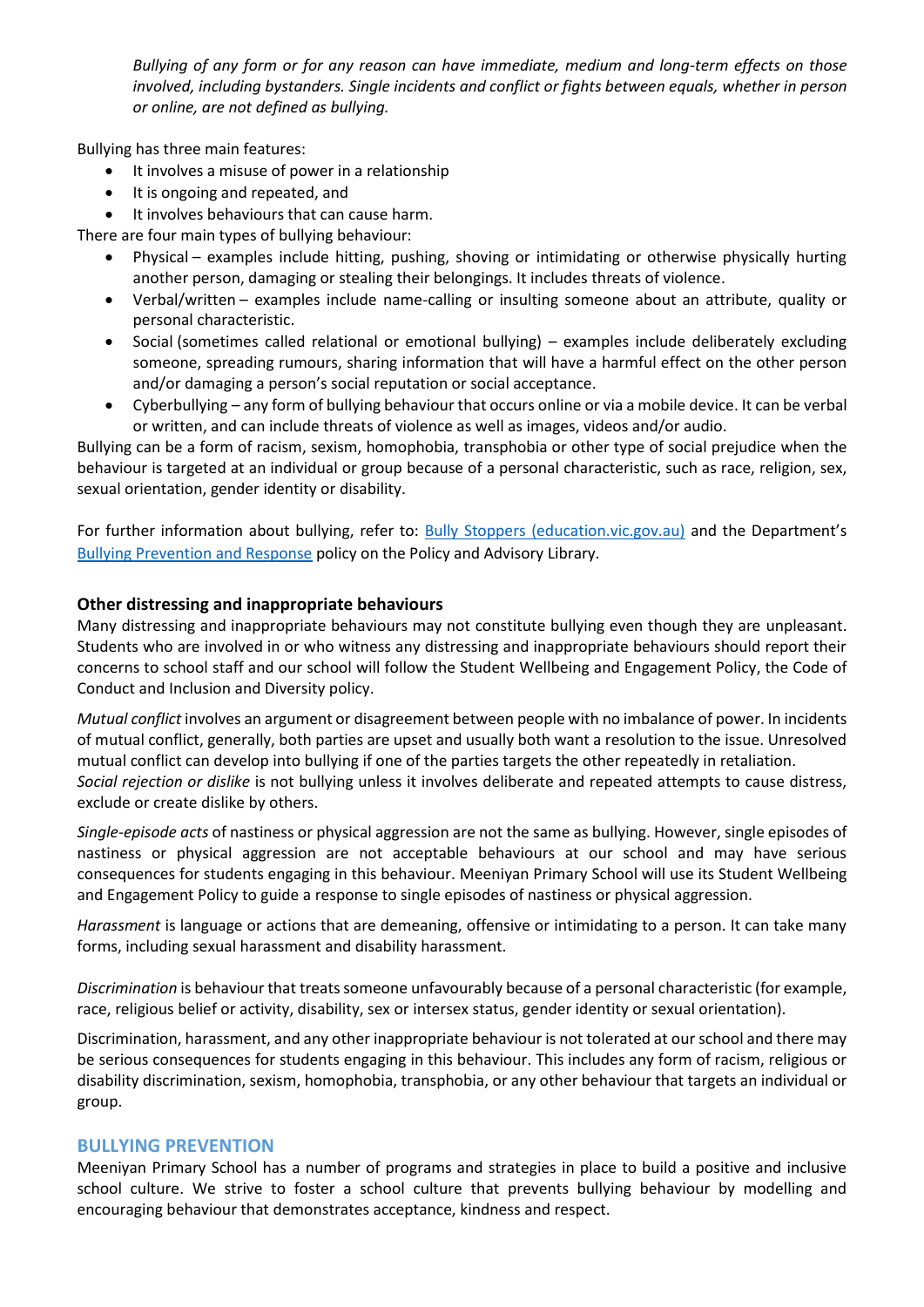Bullying prevention at Meeniyan Primary School is proactive and is supported by research that indicates that a whole school, multifaceted approach is the most effect way to prevent and address bullying. At our school:

- Provide opportunities for students to report or share incidents.
- Promote a culture where students feel confident that they can communicate concerns confidentially with no repercussions and have concerns addressed.
- Promote a culture where parents can approach the school, have their concerns addressed and supported through school processes and/or external support.
- Conduct Cybersmart lessons that develop students' ability to act and respond responsibly when using technologies.
- Implement a variety of programs that promotes resilience, life skills and protective factors in our students. These could include 'You Can Do It', Healthy Relationships, Positive Relationships, MPower and Friendly Schools & Families.
- At the beginning of each semester classroom teachers will clarify the anti-bullying and the 3R(Code of Conduct) policies with their students.
- Staff and students will promote the philosophy and practice of 'No Put Downs', Five Finger Plan, Behaviours and Consequences charts

### **INCIDENT RESPONSE**

### **Reporting concerns to Meeniyan Primary School**

Bullying complaints will be taken seriously and responded to sensitively at our school.

Students who may be experiencing bullying behaviour, or students who have witnessed bullying behaviour, are encouraged to report their concerns to school staff as soon as possible.

Our ability to effectively reduce and eliminate bullying behaviour is greatly affected by students and/or parents and carers reporting concerning behaviour as soon as possible, so that the responses implemented by Meeniyan Primary School are timely and appropriate in the circumstances.

We encourage students to speak to their teacher or the principal. However, students are welcome to discuss their concerns with any trusted member of staff.

Parents or carers who develop concerns that their child is involved in, or has witnessed bullying behaviour at Meeniyan Primary School should contact the school Principal by phone: 5664 7283 or by email: tarwin.valley.ps@edumail.vic.gov.au.

### **Investigations**

When notified of alleged bullying behaviour, school staff are required to:

- 1. record the details of the allegations in Compass; and
- 2. inform Principal

The Principal is responsible for investigating allegations of bullying in a timely and sensitive manner. To appropriately investigate an allegation of bullying, the Principal may:

- speak to the those involved in the allegations, including the target/s, the students allegedly engaging in bullying behaviour/s and any witnesses to the incidents
- speak to the parents of the students involved
- speak to the teachers of the students involved
- take detailed notes of all discussions for future reference
- obtain written statements from all or any of the above.

All communications in the course of investigating an allegation of bullying will be managed sensitively. Investigations will be completed as quickly as possible to allow for the behaviours to be addressed in a timely manner.

The objective of completing a thorough investigation into the circumstances of alleged bullying behaviour is to determine the nature of the conduct and the students involved. A thorough understanding of the alleged bullying will inform staff about how to most effectively implement an appropriate response to that behaviour. Serious bullying, including serious cyberbullying, is a criminal offence and may be referred to Victoria Police. For more information, see: [Brodie's Law.](http://www.education.vic.gov.au/about/programs/bullystoppers/Pages/advicesheetbrodieslaw.aspx)

# **Responses to bullying behaviours**

When the Principal has sufficient information to understand the circumstances of the alleged bullying and the students involved, a number of strategies may be implemented to address the behaviour and support affected students in consultation with classroom teacher, Primary Welfare Officer or SSS.